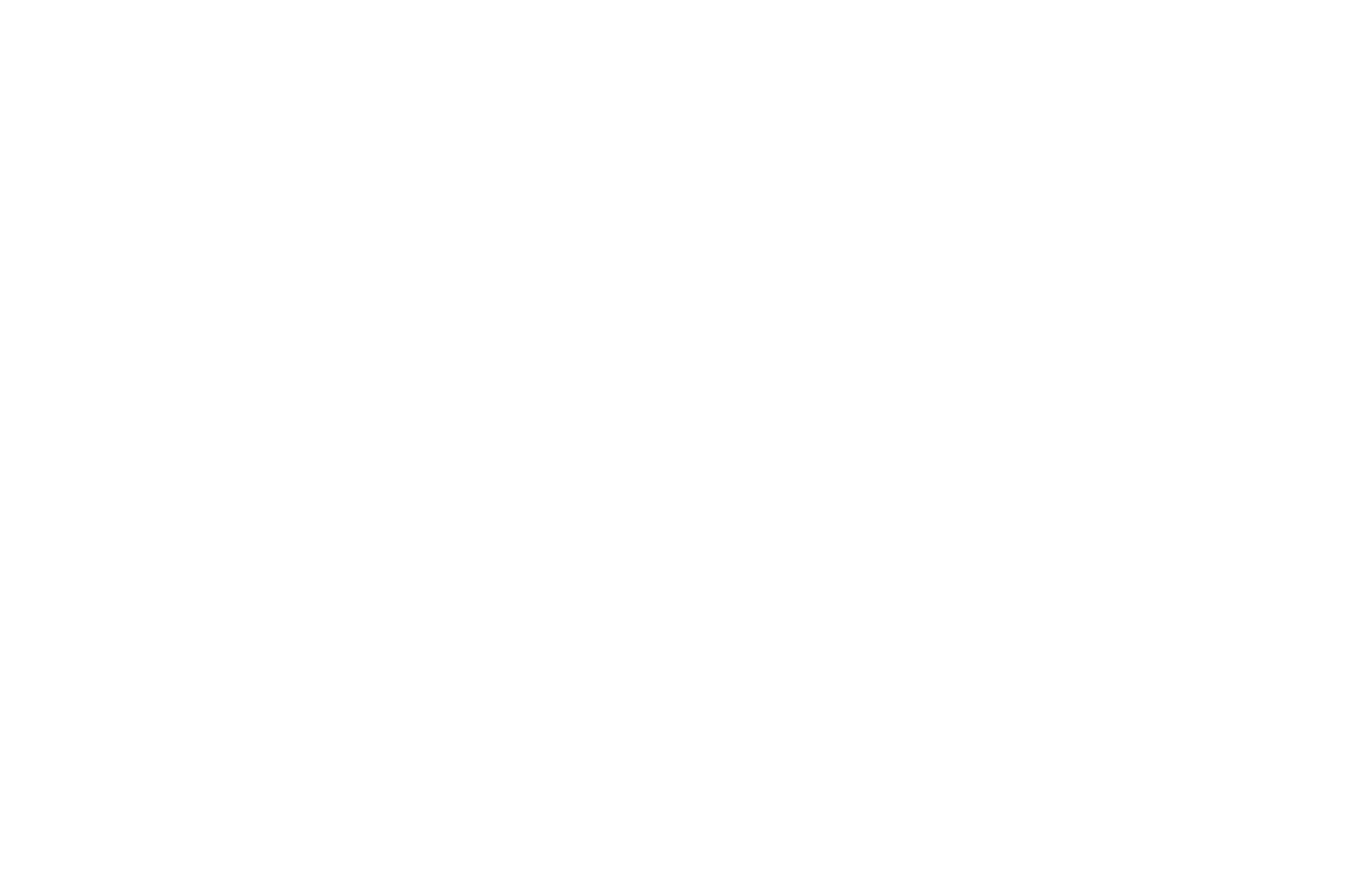

#### Progress Evaluation Table (PRAP)

Comfort Lake-Forest Lake Watershed District

#### 3000 - Programs

| <b>Lake Mgmt</b><br><b>District</b> | <b>WMP</b><br>Code | <b>CIP Item</b>                                                              | <b>Planned Actions or Activities</b>                                                                                                                                                                                                                                                                                                                                           | <b>Proposed</b><br><b>Timeframe</b> | <b>Actual</b><br><b>Timeframe</b> | <b>Accomplishments to Date (June 2018)</b>                                                        | <b>Progress</b><br><b>Rating</b> | <b>Next Steps</b>                                                                           |
|-------------------------------------|--------------------|------------------------------------------------------------------------------|--------------------------------------------------------------------------------------------------------------------------------------------------------------------------------------------------------------------------------------------------------------------------------------------------------------------------------------------------------------------------------|-------------------------------------|-----------------------------------|---------------------------------------------------------------------------------------------------|----------------------------------|---------------------------------------------------------------------------------------------|
|                                     |                    |                                                                              | Progress Ratings: $\Box$ = not started $\Box$ = ongoing progress $\Box$ = completed/target met $\Box$ = see other line item                                                                                                                                                                                                                                                    |                                     |                                   |                                                                                                   |                                  |                                                                                             |
|                                     | 3000               | <b>General Program Development</b>                                           |                                                                                                                                                                                                                                                                                                                                                                                |                                     |                                   |                                                                                                   |                                  |                                                                                             |
|                                     |                    |                                                                              |                                                                                                                                                                                                                                                                                                                                                                                |                                     |                                   |                                                                                                   |                                  |                                                                                             |
|                                     |                    | 3001 District Rules and Rulemaking                                           |                                                                                                                                                                                                                                                                                                                                                                                |                                     |                                   |                                                                                                   |                                  |                                                                                             |
|                                     |                    | 3002 Permitting                                                              |                                                                                                                                                                                                                                                                                                                                                                                |                                     |                                   |                                                                                                   |                                  |                                                                                             |
|                                     | 3003               | <b>Monitoring &amp; Data Assessment</b>                                      |                                                                                                                                                                                                                                                                                                                                                                                |                                     |                                   |                                                                                                   |                                  |                                                                                             |
| District-Wide                       | 3003B              | Develop Monitoring Plan                                                      | Conduct review and potential update to long term<br>monitoring plan.                                                                                                                                                                                                                                                                                                           | 2012                                | 2011                              | Plan completed in 2011                                                                            | $\boldsymbol{\nabla}$            | Revisit Monitoring Plan and make recommended changes<br>based on recent diagnostic studies. |
| Little Comfort<br><b>LMD</b>        | 3003D              | Bone - Birch Tributary and Wetland<br>Monitoring                             | Part of larger Bone to Birch to School to Little Comfort<br>Lake diagnostic study.                                                                                                                                                                                                                                                                                             | 2012-2013                           | N/A                               | See line item 5225A                                                                               | $\Rightarrow$                    |                                                                                             |
| Little Comfort<br><b>LMD</b>        | 3003E              | Birch - School - Little Comfort Lake<br><b>Tributary Monitoring</b>          | Part of larger Bone to Birch to School to Little Comfort<br>Lake diagnostic study.                                                                                                                                                                                                                                                                                             | 2012-2013                           | N/A                               | See line item 5225A                                                                               | $\Rightarrow$                    |                                                                                             |
| <b>Forest LMD</b>                   | 3003F              | Forest Lake Subwatershed Wetland<br>Outlet Monitoring (FL44 Subwatershed)    | <b>TBD</b>                                                                                                                                                                                                                                                                                                                                                                     | 2012-2013                           | 2015-2017                         | Reviewed subwatershed as part of FL diagnostic study<br>and FL North Shore Subwatershed Analysis. | 冈                                |                                                                                             |
| District-Wide                       |                    | 3003G Stream Biotic Monitoring                                               | Conduct periodic biotic monitoring of District streams to<br>evaluate stream health. Biotic monitoring will be<br>conducted on the Sunrise and on the Bone-Birch-School-<br>Little Comfort Tributary.                                                                                                                                                                          | 2015, 2020                          | N/A                               | See project section 5300                                                                          | $\Rightarrow$                    |                                                                                             |
| <b>Bone LMD</b>                     | 30031              | <b>Bone Lake Subwatershed Phosphorus</b><br>Monitoring (NBL 17 subwatershed) | Complete additional monitoring of the phosphorus load<br>from NBL17 (a Bone Lake subwatershed) to evaluate the<br>need for a wetland restoration in that subwatershed.<br>Synoptic monitoring to evaluate changes in concentration<br>along the drainageway is recommended.                                                                                                    | 2011                                | 2015                              | Completed as part of Bone Lake Diagnostic Study.                                                  | $\Delta$                         |                                                                                             |
| <b>Bone LMD</b>                     | 3003J              | <b>Bone Lake Subwatershed Phosphorus</b><br>Monitoring (NBL 38 subwatershed) | Complete a diagnostic study to evaluate the source of the<br>elevated phosphorus load in the wetland along the<br>tributary to Bone Lake through subwatershed SBL38 (a<br>Bone Lake subwatershed) to evaluate the need for a<br>wetland restoration in that subwatershed. Synoptic<br>monitoring to evaluate changes in concentration along the<br>drainageway is recommended. | 2012                                | 2015                              | Completed as part of Bone Lake Diagnostic Study.                                                  | 冈                                |                                                                                             |
|                                     | 3004               | <b>Non-Point Source Pollution</b><br><b>Abatement Grant (cost-share)</b>     |                                                                                                                                                                                                                                                                                                                                                                                |                                     |                                   |                                                                                                   |                                  |                                                                                             |
|                                     |                    | 3005 Education and Outreach                                                  |                                                                                                                                                                                                                                                                                                                                                                                |                                     |                                   |                                                                                                   |                                  |                                                                                             |
|                                     | 3006               | <b>Technical Resource Sharing +</b><br><b>Interagency Communication</b>      |                                                                                                                                                                                                                                                                                                                                                                                |                                     |                                   |                                                                                                   |                                  |                                                                                             |
|                                     | 3007               | <b>Research</b>                                                              |                                                                                                                                                                                                                                                                                                                                                                                |                                     |                                   |                                                                                                   |                                  |                                                                                             |
|                                     |                    |                                                                              |                                                                                                                                                                                                                                                                                                                                                                                |                                     |                                   |                                                                                                   |                                  |                                                                                             |
|                                     | 3008               | <b>Measurement of Progress</b>                                               |                                                                                                                                                                                                                                                                                                                                                                                |                                     |                                   |                                                                                                   |                                  |                                                                                             |
|                                     | 3009               | <b>Grant Research and Preparation</b>                                        |                                                                                                                                                                                                                                                                                                                                                                                |                                     |                                   |                                                                                                   |                                  |                                                                                             |
|                                     | 3010               | <b>Operation &amp; Maintenance - District</b><br><b>Wide</b>                 |                                                                                                                                                                                                                                                                                                                                                                                |                                     |                                   |                                                                                                   |                                  |                                                                                             |
|                                     | 3011               | <b>Aquatic Invasive Species (AIS)</b><br><b>Management</b>                   |                                                                                                                                                                                                                                                                                                                                                                                |                                     |                                   |                                                                                                   |                                  |                                                                                             |

Forest Lake Management District

Little Comfort Lake Management District **Comment Comfort Lake Management District** 

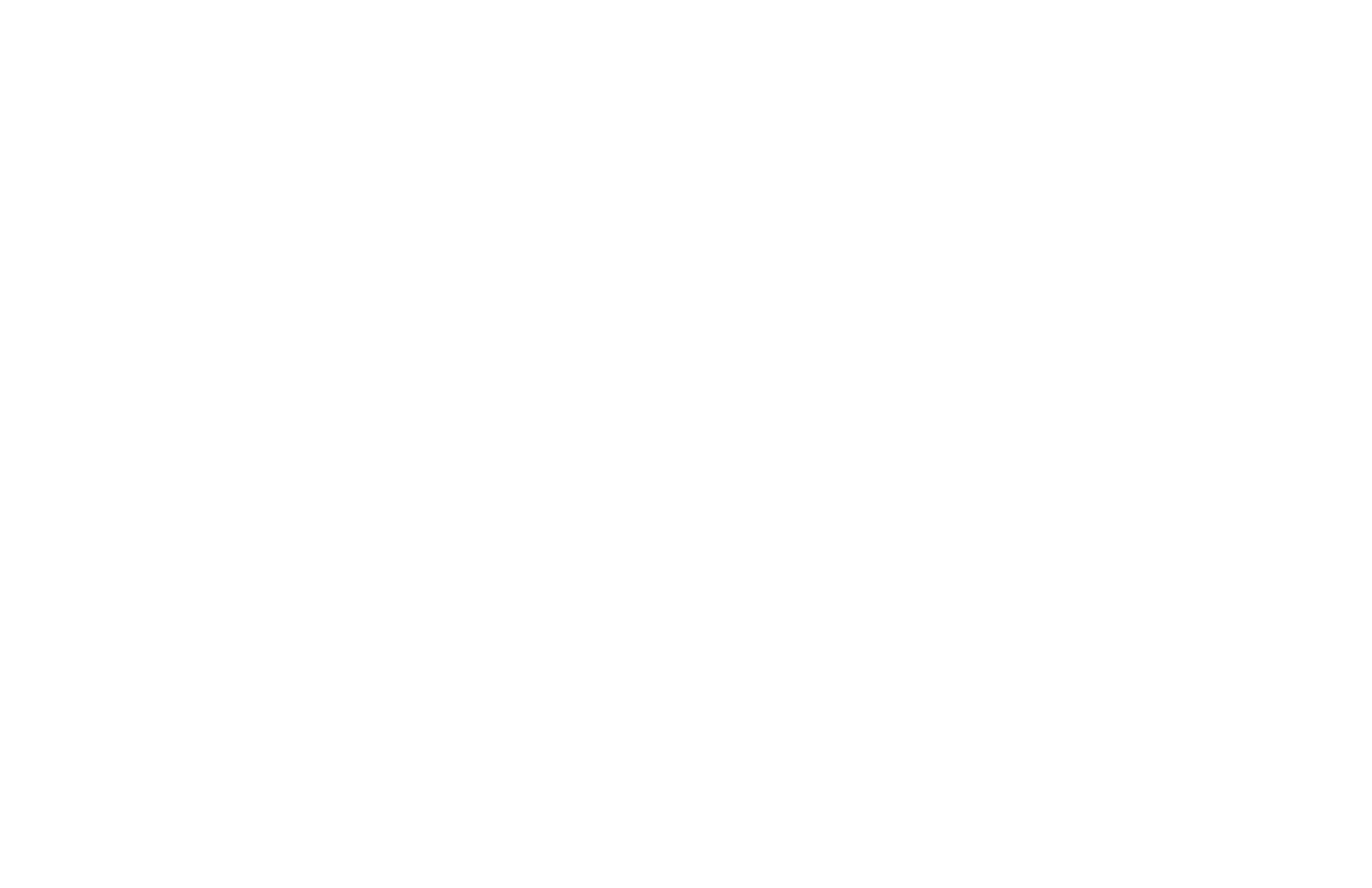

#### Progress Evaluation Table (PRAP)

Comfort Lake-Forest Lake Watershed District

| Lake Mgmt<br><b>District</b>                             | <b>WMP</b><br>Code | <b>CIP Item</b>                                                     | <b>Planned Actions or Activities (from WMP)</b>                                                                                                                                                                                                                                                                                                                                                                                                                                                                                                                                                                                                                                                        | <b>Proposed</b><br><b>Timeframe</b> | <b>Actual</b><br><b>Timeframe</b> | <b>Accomplishments to Date (June 2018)</b>                                                                                                                                                                                                                                                                                                                                                                                | <b>Progress</b><br><b>Rating</b> | <b>Next Steps</b>                                                                                                                  |
|----------------------------------------------------------|--------------------|---------------------------------------------------------------------|--------------------------------------------------------------------------------------------------------------------------------------------------------------------------------------------------------------------------------------------------------------------------------------------------------------------------------------------------------------------------------------------------------------------------------------------------------------------------------------------------------------------------------------------------------------------------------------------------------------------------------------------------------------------------------------------------------|-------------------------------------|-----------------------------------|---------------------------------------------------------------------------------------------------------------------------------------------------------------------------------------------------------------------------------------------------------------------------------------------------------------------------------------------------------------------------------------------------------------------------|----------------------------------|------------------------------------------------------------------------------------------------------------------------------------|
| <b>Progress Ratings: <math>\Box</math></b> = not started |                    | $\bigcirc$ = ongoing progress                                       | $\sqrt{\phantom{a}}$ = completed/target met $\phantom{a}$ = see other line item                                                                                                                                                                                                                                                                                                                                                                                                                                                                                                                                                                                                                        |                                     |                                   |                                                                                                                                                                                                                                                                                                                                                                                                                           |                                  |                                                                                                                                    |
|                                                          | 5000               | <b>General Project Development</b>                                  |                                                                                                                                                                                                                                                                                                                                                                                                                                                                                                                                                                                                                                                                                                        |                                     |                                   |                                                                                                                                                                                                                                                                                                                                                                                                                           |                                  |                                                                                                                                    |
|                                                          |                    |                                                                     |                                                                                                                                                                                                                                                                                                                                                                                                                                                                                                                                                                                                                                                                                                        |                                     |                                   |                                                                                                                                                                                                                                                                                                                                                                                                                           |                                  |                                                                                                                                    |
|                                                          | 5100               | Floodplain                                                          |                                                                                                                                                                                                                                                                                                                                                                                                                                                                                                                                                                                                                                                                                                        |                                     |                                   |                                                                                                                                                                                                                                                                                                                                                                                                                           |                                  |                                                                                                                                    |
| Comfort LMD 5140A                                        |                    | Sunrise River Water Quality/Quantity<br>Regional Stormwater Project | No budget was allocated under this line item. This line<br>litem refers to projects under 5229.                                                                                                                                                                                                                                                                                                                                                                                                                                                                                                                                                                                                        | 2012-2016                           | N/A                               | Refer to projects under 5229                                                                                                                                                                                                                                                                                                                                                                                              | ⇨                                | Refer to projects under 5229                                                                                                       |
|                                                          |                    |                                                                     |                                                                                                                                                                                                                                                                                                                                                                                                                                                                                                                                                                                                                                                                                                        |                                     |                                   |                                                                                                                                                                                                                                                                                                                                                                                                                           |                                  |                                                                                                                                    |
|                                                          |                    | 5200 Lakes                                                          | To address the movement of rough fish into Moody Lake                                                                                                                                                                                                                                                                                                                                                                                                                                                                                                                                                                                                                                                  |                                     |                                   | Winter aeration system installed in 2015 in order to                                                                                                                                                                                                                                                                                                                                                                      |                                  | During operational season (~Dec-Mar) winter aeration                                                                               |
| <b>Bone LMD</b>                                          | 5221A              | (Moody) Moody Lake Inlet Fish Barrier                               | the District will install a fish barrier at the inlet to Moody<br>Lake.                                                                                                                                                                                                                                                                                                                                                                                                                                                                                                                                                                                                                                | 2011-2012                           | N/A                               | control rough fish populations. Installation of fish barrier is<br>not planned at this time.                                                                                                                                                                                                                                                                                                                              | $\Rightarrow$                    | system is regularly inspected and maintained under<br>program 3010 Operations & Maintenance.                                       |
|                                                          |                    |                                                                     | To address the movement of rough fish into Bone Lake                                                                                                                                                                                                                                                                                                                                                                                                                                                                                                                                                                                                                                                   |                                     |                                   | Inlet and outlet fish barriers were installed and                                                                                                                                                                                                                                                                                                                                                                         |                                  | During operational season (open water) barriers are                                                                                |
| <b>Bone LMD</b>                                          | 5222A              | (Bone) Bone Lake Inlet and Outlet Fish<br>Barriers                  | the District will install a fish barrier at the outlet of Bone<br>Lake and at the inlet to Bone Lake from Moody Lake in<br>order to limit the movement of carp within the Bone Lake<br>system.                                                                                                                                                                                                                                                                                                                                                                                                                                                                                                         | 2012                                | 2012                              | subsequently retrofitted to improve performance.                                                                                                                                                                                                                                                                                                                                                                          | $\boldsymbol{\nabla}$            | regularly inspected and maintained under program 3010<br>Operations & Maintenance.                                                 |
| <b>Bone LMD</b>                                          | 5222B              | (Bone) Bone Lake Infiltration Basin<br>Planning and Design (SBL07)  | Plan and design an infiltration basin to provide volume<br>reduction and water quality improvement for drainage<br>through subwatershed SBL07.                                                                                                                                                                                                                                                                                                                                                                                                                                                                                                                                                         | 2012                                | N/A                               | More cost-effective projects were identified out of the<br>Bone Lake Diagnostic Study, Rural Subwatershed<br>Assessment, and Partially Drained Wetland Inventory.<br>Infiltration basin project re-prioritized in favor of ag BMP<br>implementation and wetland restorations.                                                                                                                                             | $\Rightarrow$                    | See 5222F and 5422H.                                                                                                               |
| <b>Bone LMD</b>                                          | 5222C              | (Bone) Bone Lake Infiltration Basin<br>Implementation (SBL07)       | Construct an infiltration basin to provide volume reduction<br>and water quality improvement for drainage through<br>SBL07                                                                                                                                                                                                                                                                                                                                                                                                                                                                                                                                                                             | 2013                                | N/A                               | More cost-effective projects were identified out of the<br>Bone Lake Diagnostic Study, Rural Subwatershed<br>Assessment, and Partially Drained Wetland Inventory.<br>Infiltration basin project re-prioritized in favor of ag BMP<br>implementation and wetland restorations.                                                                                                                                             | $\Rightarrow$                    | See 5222F and 5422H.                                                                                                               |
| <b>Bone LMD</b>                                          | 5222D              | (Bone) Shoreline Survey                                             | Conduct a shoreline survey to identify areas for<br>improvements in shoreline buffers and lakescaping and to<br>provide a means for documentation of changes in<br>shoreline condition.                                                                                                                                                                                                                                                                                                                                                                                                                                                                                                                | 2014                                | 2014                              | Completed photo inventory of shoreline.                                                                                                                                                                                                                                                                                                                                                                                   | $\overline{a}$<br>$\mathbf{M}$   | Develop overall shoreline inventory schedule for all<br>District lakes and update inventories as necessary.                        |
| <b>Little Comfort</b><br><b>LMD</b>                      | 5223A              | (Birch)                                                             | See 5225D.                                                                                                                                                                                                                                                                                                                                                                                                                                                                                                                                                                                                                                                                                             |                                     |                                   |                                                                                                                                                                                                                                                                                                                                                                                                                           | $\Rightarrow$                    |                                                                                                                                    |
| <b>Little Comfort</b><br><b>LMD</b>                      | 5224A              | (School)                                                            | See 5225D.                                                                                                                                                                                                                                                                                                                                                                                                                                                                                                                                                                                                                                                                                             |                                     |                                   |                                                                                                                                                                                                                                                                                                                                                                                                                           | $\Rightarrow$                    |                                                                                                                                    |
| <b>Forest LMD</b>                                        | 5226A              | (Shields) Feasibility Study -<br>Biomanipulation                    | Conduct a feasibility study on the biomanipulation<br>(manipulation of the balance between resident biological<br>species, typically through modifications to the fish<br>community) of Shields Lake to shift the shallow lake from<br>the turbid water state to the clear water state. The<br>feasibility study entails background data collection,<br>analysis of data and some limited monitoring (samples<br>and surveys). A final report will identify the need and<br>approach for biomanipulation activities. The load<br>reduction due to biomanipulation is anticipated to have<br>the potential to reduce approximately 70% of the<br>calibrated internal load, or approximately 600 pounds. | 2017                                | N/A                               | Diagnostic study is complete and project<br>feasibility/implementation for Stormwater<br>Harvest/Irrigation Reuse system and whole-lake alum<br>treatment is underway. These projects should shift<br>Shields to a clear water state. Ongoing initiatives to<br>control rough fish population include winter aeration<br>system operated by City of Forest Lake and periodic carp<br>electrofishing surveys (2015, 2018). | $\Rightarrow$                    | See 5226D for projects that are planned to shift lake to<br>clear water state.                                                     |
| <b>Forest LMD</b>                                        | 5226C              | (Shields) Diagnostic Study and<br>Implementation Plan               | Conduct diagnostic monitoring and computer modeling for<br>Shields Lake and its watershed to identify cost-effective<br>BMPs for water quality improvement and in-lake<br>restoration.                                                                                                                                                                                                                                                                                                                                                                                                                                                                                                                 | 2015-2016                           | 2015-2016                         | Diagnostic study is complete.                                                                                                                                                                                                                                                                                                                                                                                             | $\boldsymbol{\nabla}$            | Implementation of Stormwater Harvest & Irrigation Reuse<br>project planned for 2018. Whole lake alum treatment in<br>2018 or 2019. |

**Forest Lake Management District** 

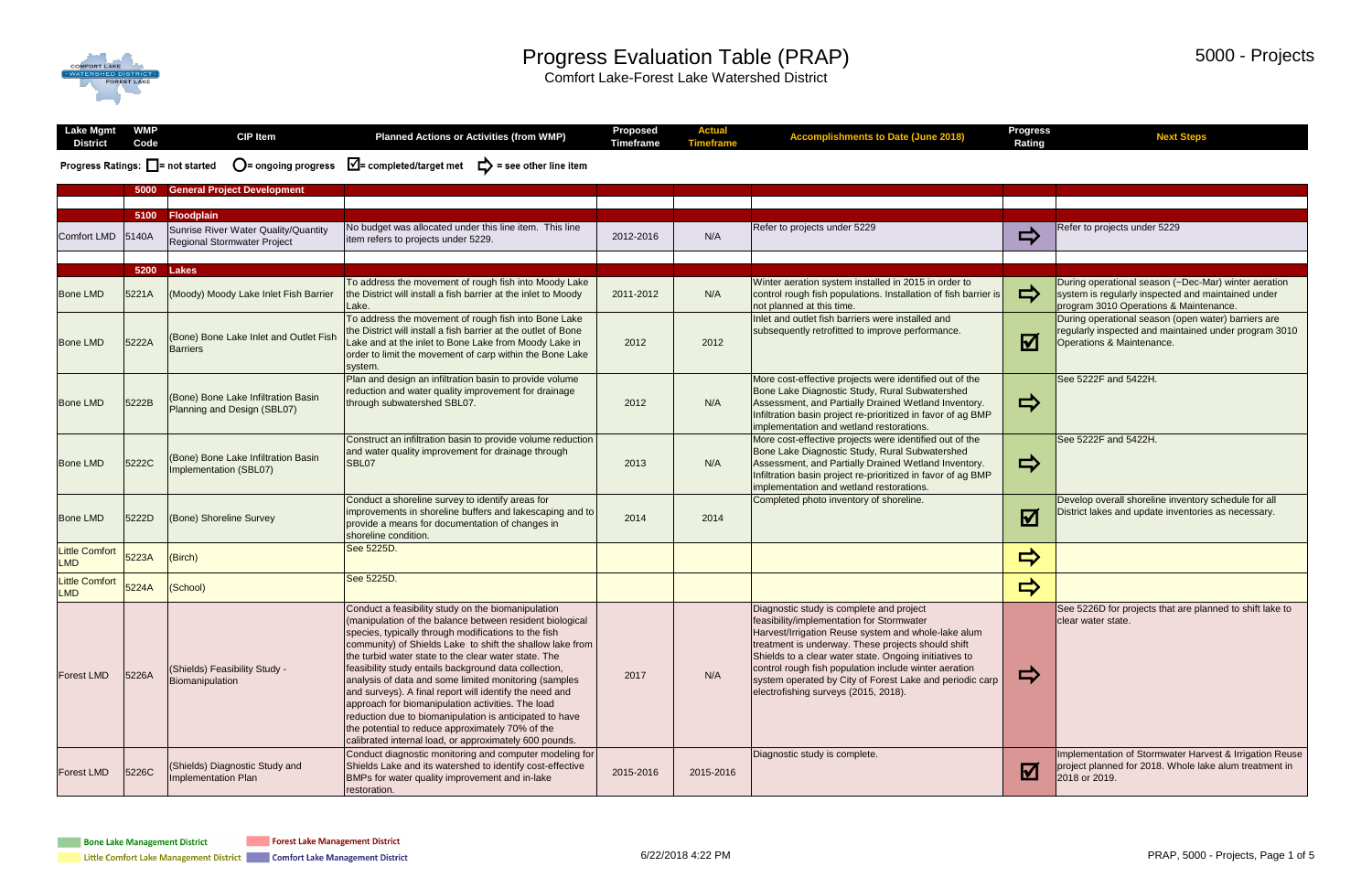## COMFORT LAKE

#### Progress Evaluation Table (PRAP)

Comfort Lake-Forest Lake Watershed District

| <b>Lake Mgmt</b><br><b>District</b>                      | <b>WMP</b><br>Code | <b>CIP Item</b>                                                               | <b>Planned Actions or Activities (from WMP)</b>                                                                                                                                                                                                                                                                                                                                                                                                                                                                                                           | <b>Proposed</b><br><b>Timeframe</b> | <b>Actual</b><br><b>Timeframe</b> | <b>Accomplishments to Date (June 2018)</b>                                                                                                                                | <b>Progress</b><br><b>Rating</b> | <b>Next Steps</b>                                                                                                                                                                           |
|----------------------------------------------------------|--------------------|-------------------------------------------------------------------------------|-----------------------------------------------------------------------------------------------------------------------------------------------------------------------------------------------------------------------------------------------------------------------------------------------------------------------------------------------------------------------------------------------------------------------------------------------------------------------------------------------------------------------------------------------------------|-------------------------------------|-----------------------------------|---------------------------------------------------------------------------------------------------------------------------------------------------------------------------|----------------------------------|---------------------------------------------------------------------------------------------------------------------------------------------------------------------------------------------|
| <b>Progress Ratings: <math>\Box</math></b> = not started |                    | $\bigcirc$ = ongoing progress                                                 | $\sqrt{\phantom{a}}$ = completed/target met $\phantom{a}$ = see other line item                                                                                                                                                                                                                                                                                                                                                                                                                                                                           |                                     |                                   |                                                                                                                                                                           |                                  |                                                                                                                                                                                             |
| <b>Forest LMD</b>                                        | 5227B              | (Sylvan/Keewahtin) Stormwater and<br>Shoreline BMP Implementation             | Keewahtin Lake is a high quality resource identified for<br>protection of water quality. To protect water quality in<br>Keewahtin Lake, the CLFLWD plans installation of<br>distributed stormwater best management practices in the<br>Keewahtin Lake watershed. The project would include the<br>installation of raingardens, biofiltration, shoreline<br>restoration and other practices in the Keewahtin Lake<br>watershed to provide stormwater treatment and<br>encourage groundwater recharge to protect the high<br>quality lake.                  | 2015                                | <b>TBD</b>                        | Likely implement projects through cost-share and/or<br>education program                                                                                                  | $\Rightarrow$                    | To follow 5227A - Keewahtin Stormwater and Shoreline<br><b>BMP Planning</b>                                                                                                                 |
| <b>Forest LMD</b>                                        | 5227C              | (Sylvan/Keewahtin) Shoreline Survey                                           | Document and address unpermitted changes to shoreline.                                                                                                                                                                                                                                                                                                                                                                                                                                                                                                    | 2016                                | 2016                              | Shoreline survey/documentation included in scope of<br>work for 5227A - Keewahtin Stormwater and Shoreline<br>BMP Planning. Completed in 2016.                            | $\overline{\mathbf{Y}}$          | Develop overall shoreline inventory schedule for all<br>District lakes and update inventories as necessary.                                                                                 |
| <b>Forest LMD</b>                                        | 5228B              | (Forest) Diagnostic Implementation -<br>Hilo Lane Stormwater Retrofit Project | Stormwater retrofit to treat runoff from residential area<br>south of Forest Lake's middle basin. Estimated<br>phosphorus reduction is 12 pounds per year.                                                                                                                                                                                                                                                                                                                                                                                                | 2013                                | 2013-2017                         | Construction is complete. Site cleanup to finish up in<br>spring. Identified issues with stabilized swale<br>drainageway.                                                 | $\blacktriangledown$             | Ongoing inspections and maintenance through program<br>3010 Operations & Maintenance.                                                                                                       |
| <b>Forest LMD</b>                                        | 5228B              | (Forest) Diagnostic Implementation -<br><b>Enhanced Street Sweeping Plan</b>  | Develop an enhanced street sweeping plan for the City of<br>Forest Lake that optimizes phosphorus removal from<br>increasing sweeping frequency with the cost of additional<br>sweeps.                                                                                                                                                                                                                                                                                                                                                                    | 2016-2017                           | 2016-2017                         | Sweeping plan is complete.                                                                                                                                                | $\boldsymbol{\boxtimes}$         | See Enhanced Street Sweeping Implementation.                                                                                                                                                |
| <b>Forest LMD</b>                                        | 5228C              | (Forest) Urban Stormwater Retrofit<br>Planning & Design (FL01, FL81)          | Prepare a plan identifying locations for installation of a<br>retrofit project that address untreated runoff entering<br>Forest Lake from the urban portions of the City of Forest<br>Lake. Retrofit projects will be evaluated in the<br>subwatersheds FL01 and FL81, which include the most<br>urbanized areas draining to Forest Lake.                                                                                                                                                                                                                 | 2012                                |                                   | District completed two subwatershed assessments (SWA)<br>Forest Lake South Direct SWA and Forest Lake North<br>Direct SWA. Studies resulted in prioritized lists of BMPs. | $\Rightarrow$                    | Focus on implementing cost-effective projects as a result<br>of Forest Lake Diagnostic Study and subsequent<br>subwatershed assessments (Castlewood, Hayward, JD6).<br>See 5228B and 5228L. |
| <b>Forest LMD</b>                                        | 5228D              | (Forest) Urban Stormwater Retrofit<br>Implementation (FL01, FL81)             | Projects designed under the Urban Stormwater Retrofits<br>Planning and Design Project (5228C) will be constructed.<br>Retrofits may include a wide range of BMPs to improve<br>water quality prior to entering Forest Lake, including<br>raingardens, bioretention facilities, infiltration trenches,<br>iron-enhanced filtration, biofiltration, tree boxes,<br>stormwater capture and reuse, proprietary devices and a<br>variety of other practices.                                                                                                   | 2018                                |                                   | District completed two subwatershed assessments (SWA)<br>Forest Lake South Direct SWA and Forest Lake North<br>Direct SWA. Studies resulted in prioritized lists of BMPs. | $\Rightarrow$                    | Focus on implementing cost-effective projects as a result<br>of Forest Lake Diagnostic Study and subsequent<br>subwatershed assessments (Castlewood, Hayward, JD6).<br>See 5228B and 5228L. |
| <b>Forest LMD</b>                                        | 5228E              | (Forest) Shoreline Survey                                                     | Conduct a shoreline survey to identify areas for<br>improvements in shoreline buffers and lakescaping and to<br>provide a means for documentation of future changes in<br>shoreline condition. The shoreline survey is intended to<br>include photographs of the entire shoreline of the lake.<br>The shoreline survey could also include more detailed<br>analysis of shoreline properties including parcel specific<br>soils, groundwater seep locations, and/or erosion<br>evaluation or identification of key areas for protection or<br>restoration. | 2015                                | 2015                              | GPS-enabled camera was utilized to perform a cursory<br>shoreline inventory of the entire lake. Photos were taken<br>in fall 2015.                                        | $\boxtimes$                      | Develop overall shoreline inventory schedule for all<br>District lakes and update inventories as necessary.                                                                                 |
| <b>Forest LMD</b>                                        | 5228F              | (Forest) Imperial Ave Area BMP Design<br>(FL44) (2017)                        | Design buffers, biofiltration, and other practices within the<br>Imperial Avenue area of the Forest Lake FL44<br>subwatershed in areas where the shoreline has been<br>disturbed or is maintained as lawn and where drainage is<br>not currently treated prior to entering the wetland. This<br>project will focus on untreated roadways, untreated<br>residential areas, and low quality buffers and provide<br>treatment for this high quality wetland in subwatershed<br>FL44 and for the un-impaired Forest Lake.                                     | 2017                                |                                   | See 5228A.                                                                                                                                                                | $\Rightarrow$                    | See 5228A.                                                                                                                                                                                  |

**The Forest Lake Management District** 

Little Comfort Lake Management District **Comment Comfort Lake Management District** 

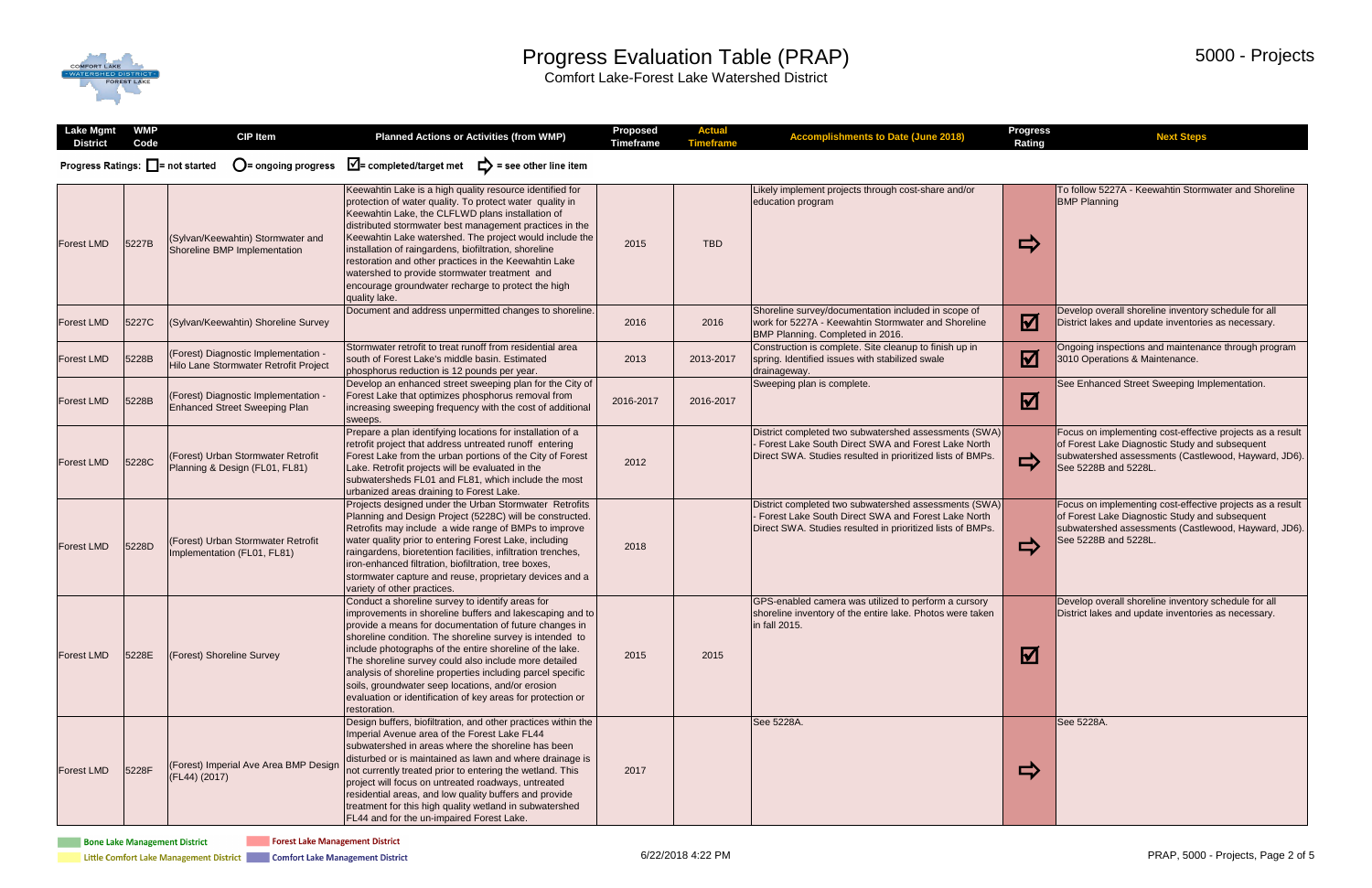# COMFORT LAKE

#### Progress Evaluation Table (PRAP)

Comfort Lake-Forest Lake Watershed District

| V                                                                                                                                                                                                    | <b>Rating</b> |                                                                                                                                                                                                      |
|------------------------------------------------------------------------------------------------------------------------------------------------------------------------------------------------------|---------------|------------------------------------------------------------------------------------------------------------------------------------------------------------------------------------------------------|
|                                                                                                                                                                                                      |               |                                                                                                                                                                                                      |
| See 5228B.                                                                                                                                                                                           |               | See 5228B.                                                                                                                                                                                           |
| See 5228A.                                                                                                                                                                                           |               | See 5228A.                                                                                                                                                                                           |
| See 5228B.                                                                                                                                                                                           |               | See 5228B.                                                                                                                                                                                           |
| Sunrise River Water Quality & Flowage Report was<br>finalized in 2012.                                                                                                                               | <u>V</u>      | Find other project partners of other projects in the Sunrise<br>watershed. Next projects will be evaluated in the context<br>of 5220A Volume Control Facility Planning & Design<br>which is ongoing. |
| Target Iron Enhanced Sand Filter, Raingardens & Tree<br>trenches was installed in 2014. This was partially funded<br>through a CWF grant.                                                            | <u>V</u>      | Find other project partners of other projects in the Sunrise<br>watershed. Next projects will be evaluated in the context<br>of 5220A Volume Control Facility Planning & Design<br>which is ongoing. |
| Survey completed.                                                                                                                                                                                    |               | Develop overall shoreline inventory schedule for all<br>District lakes and update inventories as necessary.                                                                                          |
| Design complete.                                                                                                                                                                                     | <u>lv</u>     | Implementation phase.                                                                                                                                                                                |
| Construction and re-vegetation is complete. 2017<br>effectiveness monitoring showed project is functioning<br>properly.                                                                              | <b>М</b>      | Ongoing operations and maintenance of weir structures<br>under program 3010 Operations & Maintenance.                                                                                                |
| Heims Lake Water Quality Study was completed in<br>December 2015, public meeting to share the results with<br>lake residents was held on May 12th, 2016 and was<br>attended by eight lake residents. | <b>V</b>      |                                                                                                                                                                                                      |
|                                                                                                                                                                                                      |               |                                                                                                                                                                                                      |

**Timeframe Accomplishments to Date (June 2018)**

**Progress** 

**Next Steps**

| <b>Lake Mgmt</b><br><b>District</b>                      | <b>WMP</b><br>Code | <b>CIP</b> Item                                                                  | <b>Planned Actions or Activities (from WMP)</b>                                                                                                                                                                                                                                                                                                                                                                                                                  | <b>Proposed</b><br><b>Timeframe</b> | <b>Actual</b><br><b>Timeframe</b> | <b>Accompli</b>                                                                          |
|----------------------------------------------------------|--------------------|----------------------------------------------------------------------------------|------------------------------------------------------------------------------------------------------------------------------------------------------------------------------------------------------------------------------------------------------------------------------------------------------------------------------------------------------------------------------------------------------------------------------------------------------------------|-------------------------------------|-----------------------------------|------------------------------------------------------------------------------------------|
| <b>Progress Ratings: <math>\Box</math> = not started</b> |                    | $\mathbf{O}$ = ongoing progress                                                  | $\sqrt{\phantom{a}}$ = completed/target met<br>▷<br>= see other line item                                                                                                                                                                                                                                                                                                                                                                                        |                                     |                                   |                                                                                          |
| <b>Forest LMD</b>                                        | 5228G              | (Forest) Imperial Ave Area BMP<br>Implementation (FL44)                          | Implement buffers, biofiltration, and other practices within<br>the Imperial Avenue area of the Forest Lake FL44<br>subwatershed as identified in the project design.                                                                                                                                                                                                                                                                                            | 2018                                |                                   | See 5228B.                                                                               |
| <b>Forest LMD</b>                                        | 5228H              | (Forest) North Shore Trail BMP Design<br>$\vert$ (FL44)                          | Design a biofiltration feature or other suitable feature to<br>capture runoff from North Shore Trail and treat it prior to<br>discharge to the Forest Lake subwatershed FL44<br>wetland. The project would provide treatment to an<br>untreated area entering this high quality wetland in<br>subwatershed FL44 and for the un-impaired Forest Lake.                                                                                                             | 2015                                | 2016                              | See 5228A.                                                                               |
| <b>Forest LMD</b>                                        | 52281              | (Forest) North Shore Trail BMP<br>Implementation (FL44)                          | Implement biofiltration basin or other designed feature to<br>capture runoff from North Shore Trail & treat it prior to<br>discharge to the Forest Lake subwatershed FL44<br>wetland. The project would provide treatment from an<br>untreated area entering this high quality wetland in<br>subwatershed FL44 & for the un-impaired Forest Lake.                                                                                                                | 2016                                | 2017                              | See 5228B.                                                                               |
| <b>Comfort LMD</b>                                       | 5229A              | (Comfort) Sunrise Regional Stormwater<br><b>Project Feasibility &amp; Design</b> | Evaluate feasible project options and design a project in<br>the Sunrise River drainage area to reduce phosphorus<br>loads to Comfort Lake. This project was initiated by<br>petition of Chisago County (Appendix B). The project may<br>include urban retrofits, wetland restoration, ponding,<br>filtration, biofiltration, or other methods to reduce<br>phosphorus loads.                                                                                    | 2011                                | 2012                              | <b>Sunrise River Wat</b><br>finalized in 2012.                                           |
| <b>Comfort LMD</b>                                       | 5229B              | (Comfort) Sunrise Regional Stormwater<br><b>Project Implementation</b>           | Implement the project designed under the Sunrise River<br>Water Quality/Quantity Regional Stormwater Project<br>Feasibility and Design project (5229A) to reduce<br>phosphorus loads to Comfort Lake from the Sunrise River<br>subwatershed.                                                                                                                                                                                                                     | 2012-2016                           | 2014                              | Target Iron Enhan<br>trenches was insta<br>through a CWF gra                             |
| <b>Comfort LMD</b>                                       | 5229C              | (Comfort) Shoreline Survey                                                       | Conduct an updated shoreline survey of Comfort Lake<br>and compare it to the 1998 shoreline survey to evaluate<br>the amount of change that has occurred and to identify<br>areas for improvements in shoreline buffers and<br>lakescaping. The shoreline survey could also include<br>more detailed analysis of shoreline properties including<br>parcel specific soils and erosion evaluation or<br>identification of key areas for protection or restoration. | 2013                                | 2013                              | Survey completed.                                                                        |
| <b>Comfort LMD</b>                                       | 5229F              | (Comfort) Bixby Park Stormwater Ponds<br>Design                                  | Design SW mgmt features in Bixby Park to manage<br>drainage to Comfort Lake from the more urban portions of<br>the City of Forest Lake that eveloped prior to the<br>incorporation of comprehensive stormwater management<br>facilities.                                                                                                                                                                                                                         | 2012                                | 2015                              | Design complete.                                                                         |
| <b>Comfort LMD</b>                                       | 5229G              | (Comfort) Bixby Park Stormwater<br>Treatment Implementation                      | Construct stormwater management features in Bixby Park<br>or area identified in 5229F.                                                                                                                                                                                                                                                                                                                                                                           | 2013-2017                           | 2013-2017                         | Construction and r<br>effectiveness moni<br>properly.                                    |
| <b>Comfort LMD</b>                                       | 5299A              | (Heims) Lake Water Quality Study                                                 | Conduct lake water quality study including a watershed<br>assessment, which entails watershed modeling and<br>evaluation of livestock operations, septic systems and<br>other potential point sources of pollutants.                                                                                                                                                                                                                                             | 2012                                | 2015                              | <b>Heims Lake Water</b><br>December 2015, p<br>lake residents was<br>attended by eight I |
|                                                          | 5300               | <b>Streams</b>                                                                   |                                                                                                                                                                                                                                                                                                                                                                                                                                                                  |                                     |                                   |                                                                                          |
|                                                          |                    |                                                                                  |                                                                                                                                                                                                                                                                                                                                                                                                                                                                  |                                     |                                   |                                                                                          |

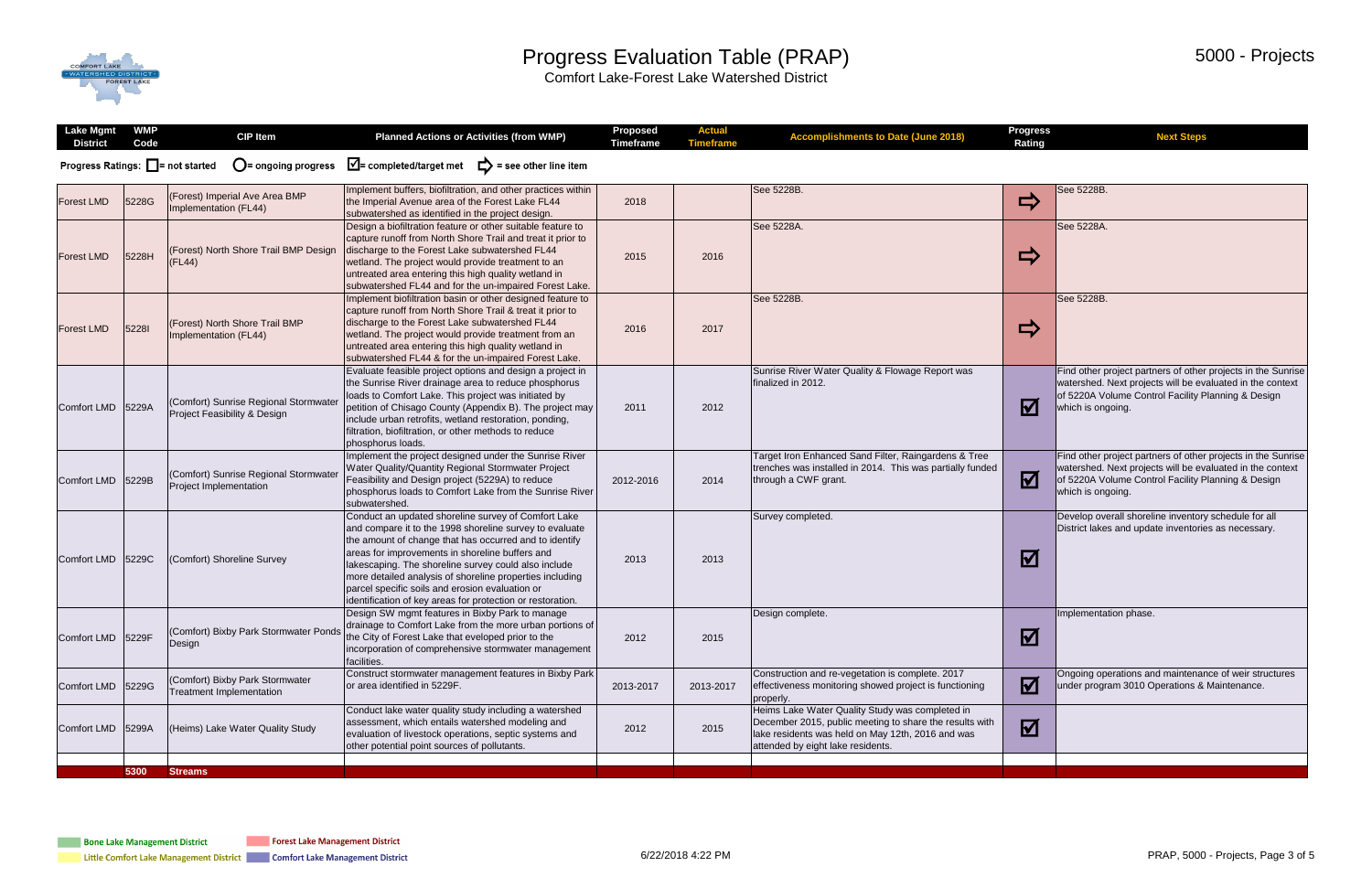## COMFORT LAKE

#### Progress Evaluation Table (PRAP)

Comfort Lake-Forest Lake Watershed District

| <b>Actual</b><br><b>Timeframe</b> | <b>Accomplishments to Date (June 2018)</b>                                                                                                                                                                         | <b>Progress</b><br><b>Rating</b> | <b>Next Steps</b>                                          |
|-----------------------------------|--------------------------------------------------------------------------------------------------------------------------------------------------------------------------------------------------------------------|----------------------------------|------------------------------------------------------------|
|                                   |                                                                                                                                                                                                                    |                                  |                                                            |
| 2015-2016                         | District engineer performed stream biotic monitoring in fall<br>2015. Additional monitoring is ongoing as part of 5225A<br>Little Comfort Phos. Source Assessment &<br>Implementation Plan.                        | <u>V</u>                         | Complete 5225A and begin 5225D Phos Source Assess<br>Impl. |
| N/A                               | Included as part of 5225A Little Comfort Lake Phosphorus<br>Source Assessment and Implementation Plan                                                                                                              |                                  | Complete 5225A and begin 5225D Phos Source Assess<br>Impl. |
| 2015                              | Preliminary assessment of near stream E. coli sources<br>were completed fall of 2015                                                                                                                               | <u>V</u>                         | Complete 5225A and begin 5225D Phos Source Assess<br>Impl. |
| 2015                              | Baord approved District engineer to conduct partial fall<br>2015 assessment.                                                                                                                                       |                                  | Complete 5225A and begin 5225D Phos Source Assess<br>Impl. |
|                                   |                                                                                                                                                                                                                    |                                  |                                                            |
| 2012-2014                         | Chisago SWCD conducted MLCCS and wetland<br>inventory. Identified top sites for restoration within<br>District. Used info to apply for CWF grant and implement<br>Bone Lake Partially Drained Wetland Restorations | $\boldsymbol{\mathsf{M}}$        | Inventory is complete                                      |
| 2015                              | A diagnostic study was completed in 2015 for all Bone<br>Lake watersheds. This study identified P loading hot<br>spots and potential BMPs.                                                                         |                                  | Diagnostic study implementation is under 5222F.            |
| N/A                               | See 5422G&H                                                                                                                                                                                                        |                                  |                                                            |
| N/A                               | See 5422G&H                                                                                                                                                                                                        |                                  |                                                            |
| N/A                               | See 5422G&H                                                                                                                                                                                                        | $\Rightarrow$                    |                                                            |
| N/A                               | See 5422G&H                                                                                                                                                                                                        |                                  |                                                            |

| <b>Lake Mgmt</b><br><b>District</b> | <b>WMP</b><br>Code | <b>CIP Item</b>                                                                                  | <b>Planned Actions or Activities (from WMP)</b>                                                                                                                                                                                                                                                                                                                                                                                                                                                                                                                                                      | <b>Proposed</b><br><b>Timeframe</b> | <b>Actual</b><br><b>Timeframe</b> |                                                                      |
|-------------------------------------|--------------------|--------------------------------------------------------------------------------------------------|------------------------------------------------------------------------------------------------------------------------------------------------------------------------------------------------------------------------------------------------------------------------------------------------------------------------------------------------------------------------------------------------------------------------------------------------------------------------------------------------------------------------------------------------------------------------------------------------------|-------------------------------------|-----------------------------------|----------------------------------------------------------------------|
| Progress Ratings: □ = not started   |                    | $\mathbf{O}$ = ongoing progress                                                                  | $\sqrt{\phantom{a}}$ = completed/target met<br>▷<br>= see other line item                                                                                                                                                                                                                                                                                                                                                                                                                                                                                                                            |                                     |                                   |                                                                      |
| <b>Little Comfort</b><br><b>LMD</b> | 5341A              | (BBSLC Tributary) Stream Assessment                                                              | Conduct a stream conveyance and geomorphology<br>assessment on the Bone-Birch-School-Little Comfort<br>Tributary. Any resource restoration and/or<br>stormwater/flood management project directly related to<br>the Bone-Birch-School-Little Comfort Tributary will require<br>knowledge of the system. This information is necessary to<br>make more informed decisions regarding the resource<br>and to develop associated watershed improvement<br>projects.                                                                                                                                      | 2014                                | 2015-2016                         | <b>District eng</b><br>2015. Addi<br><b>Little Comf</b><br>Implement |
| <b>Little Comfort</b><br><b>LMD</b> | 5341B              | (BBSLC Tributary) School-Little Comfort<br><b>Tributary Stream Restoration Design</b><br>(LCL04) | Based on results of phosphorus monitoring along the<br>School- Little Comfort Tributary, design, as needed, a<br>stream restoration for the channel downstream of School<br>Lake in the LCL04 subwatershed.                                                                                                                                                                                                                                                                                                                                                                                          | 2015                                | N/A                               | Included a<br><b>Source As</b>                                       |
| <b>Little Comfort</b><br><b>LMD</b> | 5341D              | (BBSLC Tributary) E. coli & DO Source<br><b>Assessment &amp; Imp. Plan</b>                       | Evaluate the source of high E. coli concentrations and the<br>cause of low dissolved oxygen concentrations found in<br>the stream and recommend methods for control. Support<br>the established or in-process TMDL projects by providing<br>data, analysis, source evaluation, and implementation<br>recommendations needed to address elevated E. coli<br>levels in the river. Provide this data in support of the<br>overall Sunrise River Watershed Assessment and TMDL<br>or as a separate initiative of the District. This project<br>likely will be conducted concurrently with project 5340B. | 2015                                | 2015                              | Preliminary<br>were comp                                             |
| <b>Little Comfort</b><br><b>LMD</b> | 5341E              | (BBSLC Tributary) Buffer Survey                                                                  | Complete a photographic buffer survey along the Bone-<br>Birch- School-Little Comfort Tributary to evaluate the<br>condition of existing buffers and to target buffer<br>improvement projects. This project could be conducted in<br>conjunction with the stream assessment (5341A).                                                                                                                                                                                                                                                                                                                 | 2014                                | 2015                              | <b>Baord app</b><br><b>2015</b> asse                                 |
|                                     |                    |                                                                                                  |                                                                                                                                                                                                                                                                                                                                                                                                                                                                                                                                                                                                      |                                     |                                   |                                                                      |
|                                     | 5400               | <b>Wetlands</b>                                                                                  | Complete a functional inventory of District wetlands.                                                                                                                                                                                                                                                                                                                                                                                                                                                                                                                                                |                                     |                                   | Chisago S                                                            |
| District-Wide                       | 5420A              | <b>Wetland Inventory</b>                                                                         |                                                                                                                                                                                                                                                                                                                                                                                                                                                                                                                                                                                                      | 2012-2014                           | 2012-2014                         | inventory.<br>District. Us<br><b>Bone Lake</b>                       |
| <b>Bone LMD</b>                     | 5422A              | (Bone) Phosphorus Source Assessment<br>(NBL17)                                                   | Identify P load sources in wetland between Moody and<br>Bone Lake.                                                                                                                                                                                                                                                                                                                                                                                                                                                                                                                                   | 2012                                | 2015                              | A diagnost<br>Lake wate<br>spots and                                 |
| <b>Bone LMD</b>                     | 5422B              | (Bone) Wetland Restoration Feasibility<br>& Design (NBL17)                                       | Evaluate the feasibility of identified optioins and design a<br>wetland restoration P load reduction project in the<br>wetland.                                                                                                                                                                                                                                                                                                                                                                                                                                                                      | 2013                                | N/A                               | See 54220                                                            |
| <b>Bone LMD</b>                     | 5422C              | (Bone) Wetland Restoration (NBL17)                                                               | Restore the wetland as designed in 5422B.                                                                                                                                                                                                                                                                                                                                                                                                                                                                                                                                                            | 2012                                | N/A                               | See 54220                                                            |
| <b>Bone LMD</b>                     | 5422D              | (Bone) Phosphorus Source Assessment<br>(SBL38)                                                   | Conduct a P source assessment of this subwatershed.                                                                                                                                                                                                                                                                                                                                                                                                                                                                                                                                                  | 2013                                | N/A                               | See 54220                                                            |
| <b>Bone LMD</b>                     | 5422E              | (Bone) Wetland Restoration Planning &<br>Design (SBL38)                                          | Evaluate the feasibility of identified optioins and design a<br>wetland restoration P load reduction project in the<br>wetland.                                                                                                                                                                                                                                                                                                                                                                                                                                                                      | 2014                                | N/A                               | See 54220                                                            |
|                                     |                    |                                                                                                  |                                                                                                                                                                                                                                                                                                                                                                                                                                                                                                                                                                                                      |                                     |                                   |                                                                      |

**Forest Lake Management District**